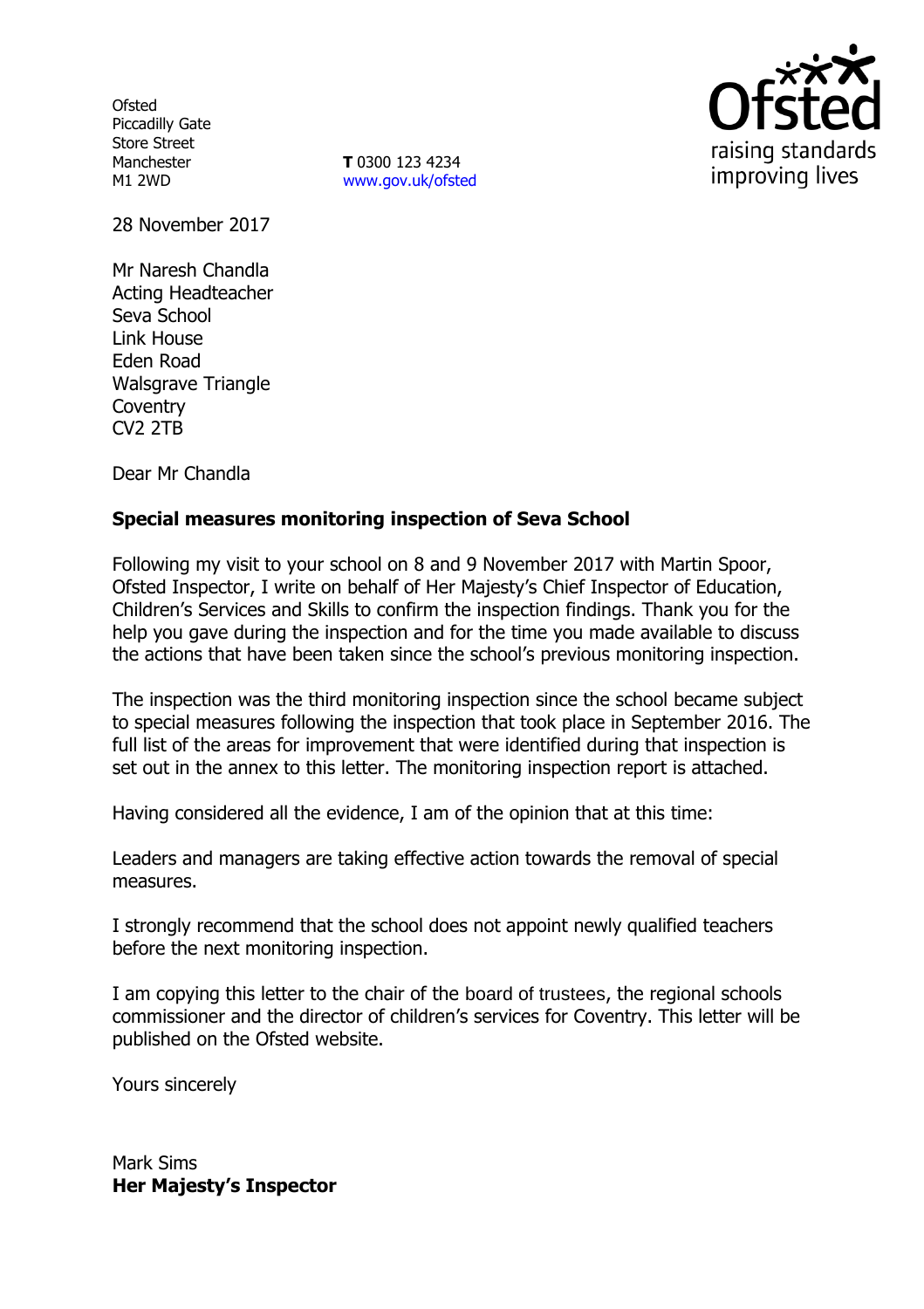

## **Annex**

The areas for improvement identified during the inspection that took place in September 2016

- Urgently improve leadership, management and governance by:
	- resolving the misunderstanding, misplaced priorities and lack of trust that exist between leaders, governors and staff
	- improving communication and cooperation across the school community
	- agreeing upon a permanent leadership structure
	- ensuring that roles and responsibilities of governors, leaders and staff are clearly understood and that no one exceeds their authority or neglects their duties
	- making sure that systems for managing staff performance are sufficiently rigorous and applied with fairness and consistency
	- ensuring that the requirement to publish information about how the school meets its public sector equality duty is published on the school's website.
- An external review of governance should be undertaken in order to assess how this aspect of leadership and management may be improved.
- Make sure that all statutory safeguarding requirements are met in order to ensure pupils' safety and welfare across the whole school by:
	- urgently carrying out all the required checks on staff
	- making sure that pupils' school records, including admissions, medical information, academic performance and home contact details, are kept up to date and accessible to the right people at the right time
	- making sure that all staff understand their duty of care to safeguard pupils and do not obstruct this vital aspect of the school's work.
- Improve the quality of teaching, learning and assessment across the curriculum so that all groups of pupils, especially the most able and those who have special educational needs (SEN) and/or disabilities, make the best possible progress, by:
	- implementing consistent, reliable and effective assessment procedures in all year groups, including the early years
	- making sure that staff have access to regular training and feedback about the quality of their work.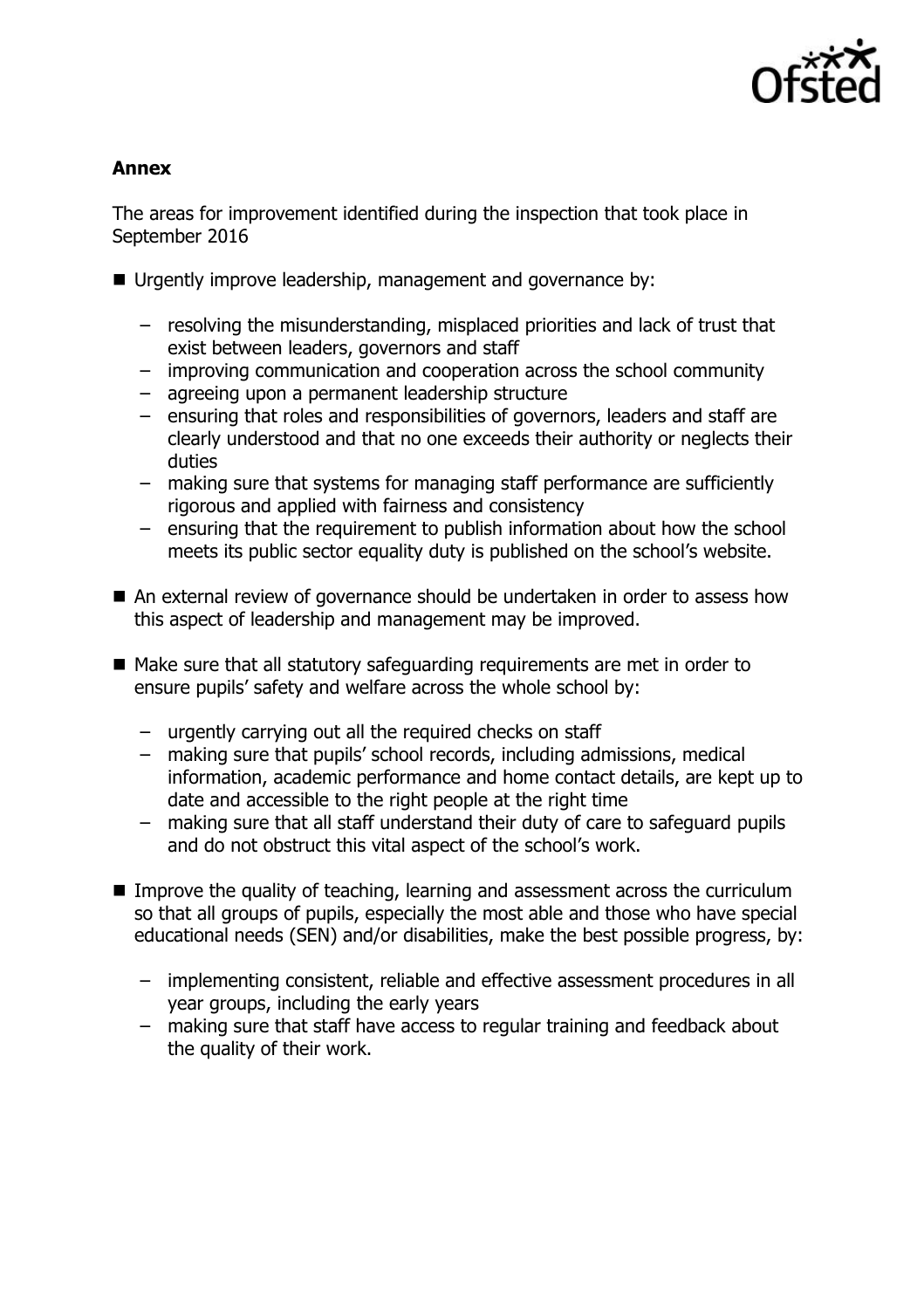

### **Report on the third monitoring inspection on 8 and 9 November 2017**

## **Evidence**

Inspectors observed the school's work and scrutinised documents. We met with you; the deputy headteacher (primary); the deputy headteacher (secondary); other leaders; members of staff and four members of the board of trustees, including the vice-chair of the trust. The chair of the trust was not available at the time of the monitoring visit. Inspectors also met two groups of pupils and spoke by telephone to an external partner who is a national lead in education and an executive headteacher of a local multi-academy trust. There were too few responses to Parent View so inspectors took account of a recent school parent questionnaire that had 41 responses. Inspectors conducted joint lesson observations with members of the senior leadership team and scrutinised pupils' books. They checked the school's arrangements for safeguarding.

# **Context**

Since the last monitoring visit trustees have tried unsuccessfully to recruit a permanent substantive headteacher. There is a new deputy headteacher leading primary. This post is temporary for one year in the first instance. The school has appointed four phase coordinators to act as middle leaders. A number of additional teaching posts have been created because the school introduced Year 6 and Year 9 classes for the first time in September 2017.

### **The effectiveness of leadership and management**

Under your leadership there is now a clear direction for the school. The appointment of an additional deputy headteacher and four phase leaders is strengthening the school's capacity to improve further. As these post holders are new, it is too early for them to demonstrate the impact their roles are having on the school.

Leaders and governors are working closely together. However, two of the three senior leadership posts are temporary, which leaves a degree of uncertainty about the future direction of the school. A number of appointments have still to be made and there are, at times, long delays between advertising posts and appointing candidates successfully. Lines of responsibility between deputy headteachers and phase coordinators in primary and between teachers and leaders in secondary are not yet clear enough. Trustees know the school well and have a more realistic view of the school's performance than the overgenerous self-evaluation by school leaders.

Senior leaders had an accurate view of the strengths and weaknesses of teaching during lesson observations with inspectors. However, performance management arrangements are still at an early stage of development. Plans are in place for pupil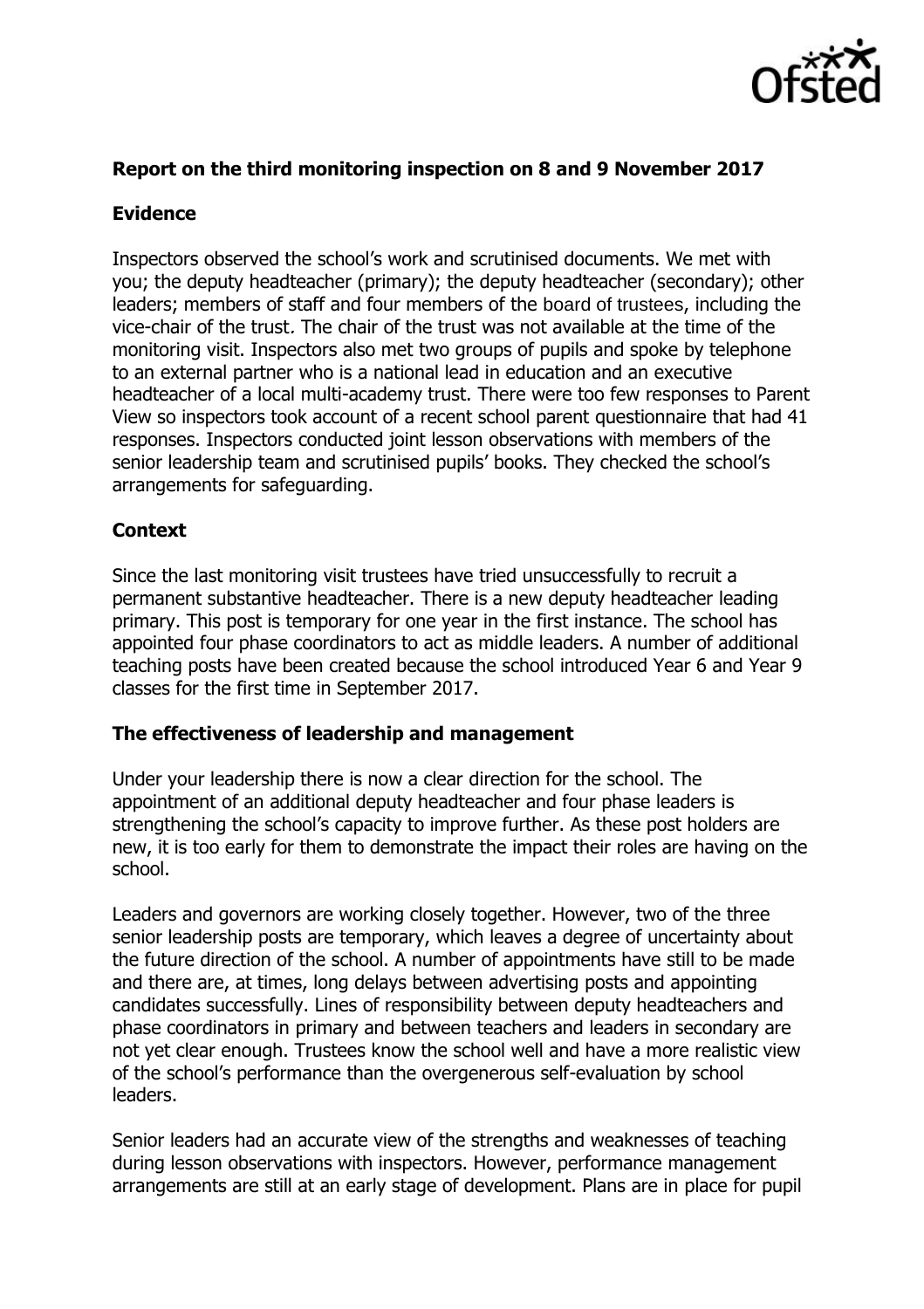

progress meetings between senior leaders and teachers but at the time of the inspection visit these had not yet taken place. As a result, teachers are still not yet held fully to account for the progress of pupils in their classes.

The newly appointed key stage coordinators have identified the key targets for development in their areas of responsibility. They have, to varying extents, been involved in lesson observations including, in some instances, providing written feedback to teachers. They have conducted scrutinies of pupils' books but are not yet holding those teachers who do not comply with the school's marking and feedback policy sufficiently to account.

Information on the website is improved. Details indicate that there is now a clear separation in the structure between members and trustees. There is still some lack of clarity as to the identity of those members who are not trustees. Information on the curriculum for each subject and year group is in place on the website but it still lacks detail.

Leadership of SEN is still temporary and part time. Two additional members of staff have been identified (one in primary and the other in secondary) and are receiving specialist training to boost the school's capacity to meet the needs of pupils who have SEN and/or disabilities. Leaders have now clearly identified which pupils are on the SEN register. Individual support plans for pupils are underdeveloped and do not consistently indicate success criteria by which the impact of the provision can be measured.

Leadership arrangements are now in place for English as an additional language. Teachers have received effective training on this aspect. Pupils have now been assessed against the Department for Education's five-point fluency scale. Teachers are using information about these pupils in their lesson planning.

The school meets its safeguarding duties. Governors are assiduous in checking that all requirements are met. Pupils reported that they feel safe. This was confirmed by those parents who responded to the school survey. A few younger pupils spoken to had concerns about the temporary classrooms in the playground. Some also worried about travelling on the bus to and from school, although the school ensures that chaperones travel with the children at all times.

Leaders and teachers carried out baseline assessments in each year group at the beginning of the academic year. This has provided teachers with more reliable information on pupils' starting points, especially those pupils who are new to the school in Year 7. Current assessment information in primary is very detailed. The attainment and progress of pupils in each year group and by pupil group, including pupils who have SEN and/or disabilities and disadvantaged pupils, is tracked halftermly. The secondary assessment system is still developing as the school seeks to put in place a system for transition from Year 6 to Year 7.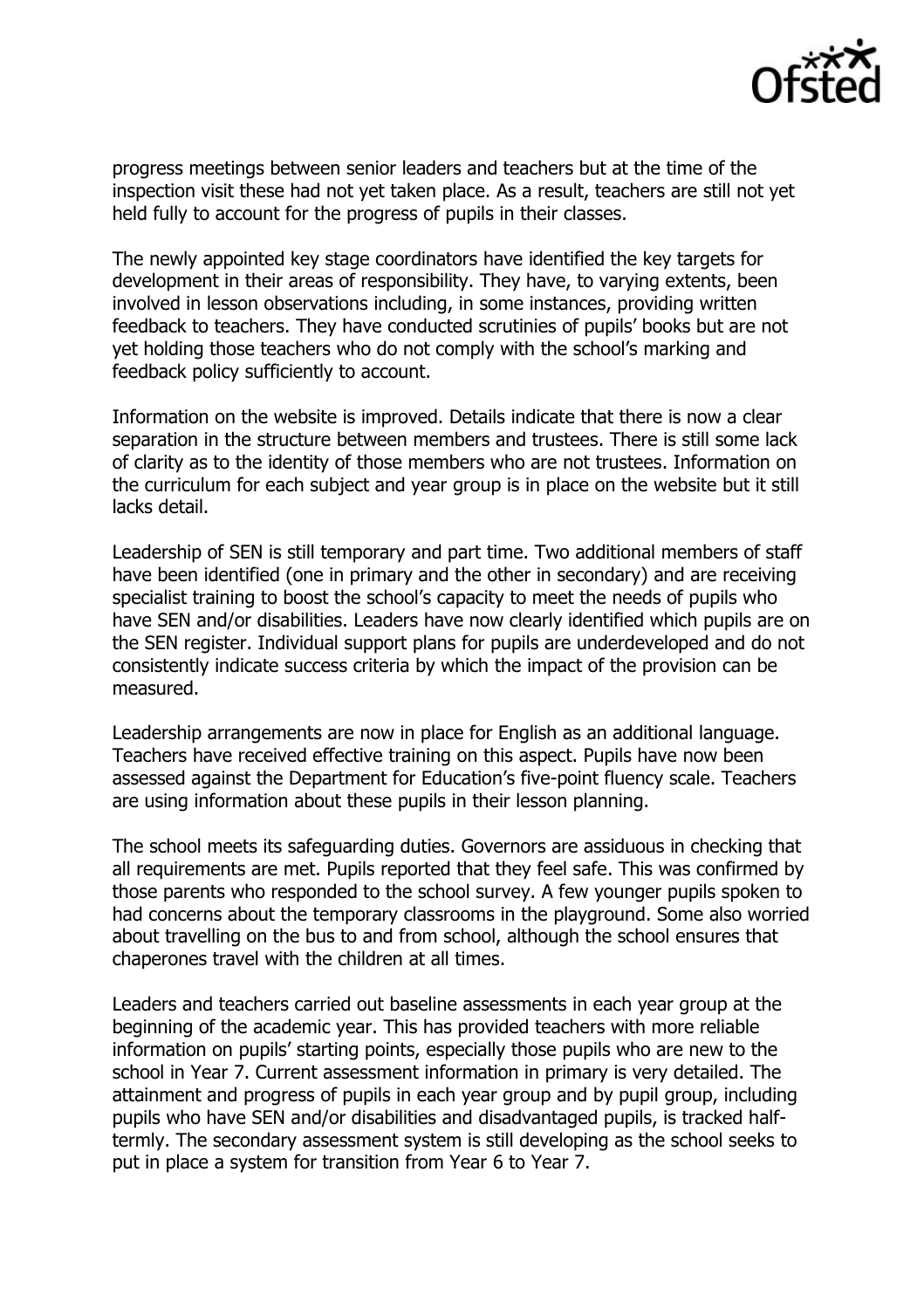

The wider curriculum is developing in both primary and secondary. Pupils in Year 9 have started their GCSE options a year early. These options are closely aligned to English Baccalaureate EBacc subjects (which include English, mathematics, science, humanities and languages). There is some flexibility in the courses available. For example, pupils can study two languages or two humanities subjects. However, there is no vocational curriculum at present, nor alternative routes for those pupils for whom some EBacc subjects may not be appropriate. There are limited opportunities in secondary for music, drama and technology (such as engineering or resistant materials). Pupils have very recently started to receive music lessons from an outside provider. The library has been relocated and revamped to ensure it is more suitable for older pupils.

In primary, sports coaches are working well with class teachers to teach pupils the links between physical education (PE) and healthy living. The PE and sports premium is used well and leaders track its impact effectively.

The school does not yet have heads of departments in secondary or subject coordinators for all foundation subjects in primary. However, they have appointed a number of new specialist teachers who are taking the lead in the subjects they teach.

Leaders have now carried out an evaluation of the pupil premium funding, which until recently had not been targeted specifically enough at disadvantaged pupils. Disadvantaged pupils are now clearly identified and their progress tracked closely.

The very large majority of parents who responded to the recent survey conducted by the school said they would recommend the school to another parent.

### **Quality of teaching, learning and assessment**

The recent appointments of specialist teachers in the secondary phase are improving the quality of teaching.

There remains some inconsistency in the quality of teaching in both key stages 1 and 2. Pupils get off to a good start in early years, where the indoors environment has been transformed. Outdoors activities are less well developed, however.

Teachers and additional adults have established good relationships with pupils. In most instances expectations are clear and the behaviour code, when required, is used well. Additional adults work effectively with pupil groups and individuals once pupils are working on their tasks. At other times, during plenaries or when all the pupils are on the carpet together, there is little for them to do.

The quality of work in pupils' books is variable. There are good examples of where this is done well. However, at a times work is not well presented and written feedback is not consistent with the school's policy. There are occasions when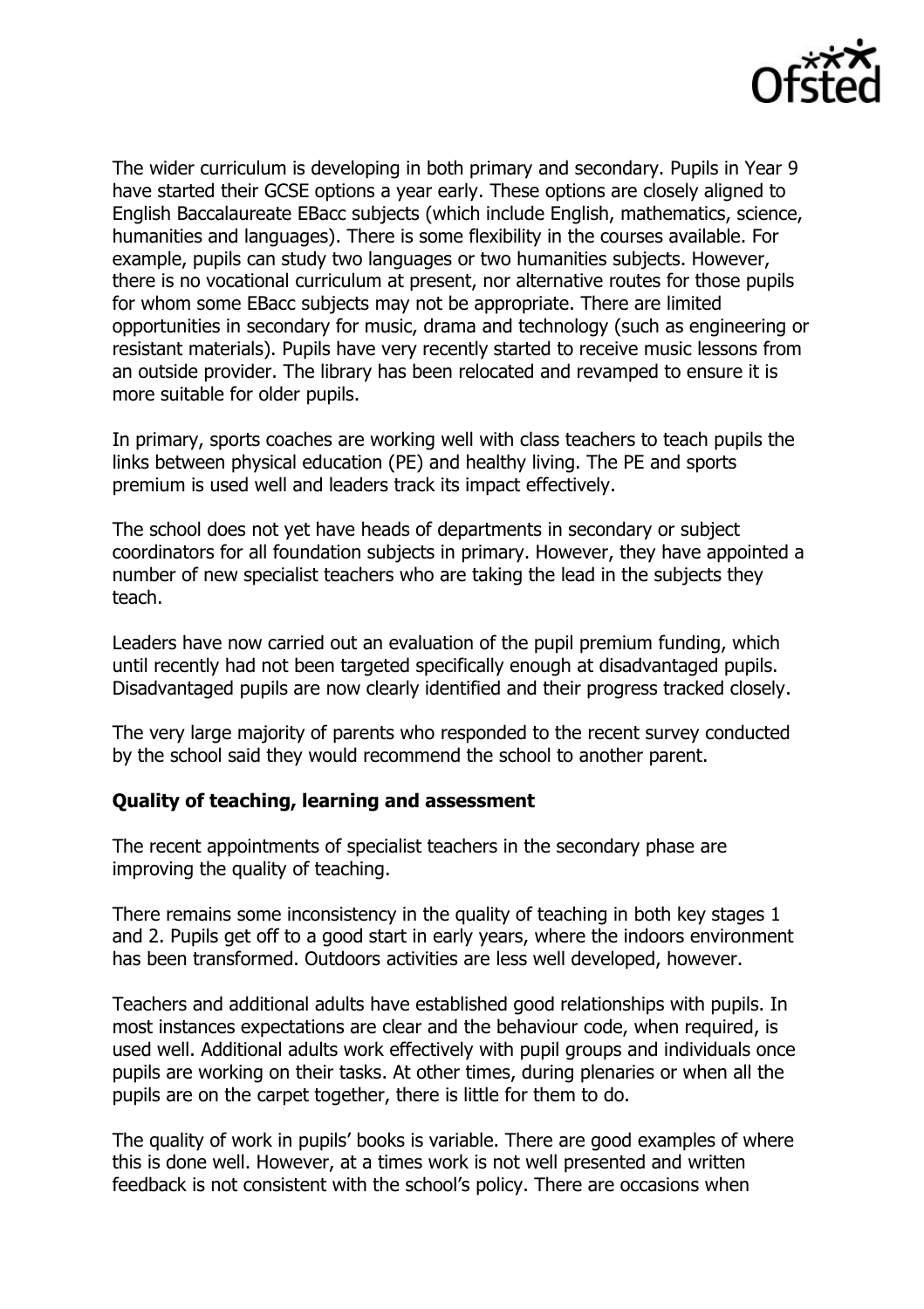

teachers pass on their own grammatical errors to pupils.

Details on different pupil groups is now available to all teachers, although the extent to which this information informs planning is still variable. There are still times when teaching is pitched at the middle so that some pupils find the work too easy and others too hard. In the best teaching, most-able pupils are set to work quickly while lower-attaining pupils receive additional reinforcement and explanation before settling down to their tasks.

Pupils are gaining opportunities to develop their mastery in mathematics. They are given tasks linked to real-life situations. Teachers set suitable model questions and demonstrate how to answer them effectively. However, few pupils, and in particular few disadvantaged pupils, are working in greater depth. Some pupils find it hard to apply the mathematical skills they have acquired to problem-solving. Pupils who are not fully fluent in English have difficulty explaining their method. Sometimes teachers' questions are too closed.

Pupils engage well in discussions about their work with other groups of pupils, for example in mathematics in primary and in history in secondary.

Phonics is taught well in Reception and key stage 1.

#### **Personal development, behaviour and welfare**

Pupils enjoy their learning. They are willing and compliant in lessons and engage enthusiastically with group work and class discussion. They like their lessons and the after-school enrichment activities, such as the wide range of sports clubs and the drama club. Both primary and secondary pupils spoken to said they find the school day too long.

Pupils welcome those pupils who have joined the school as a result of exclusion or managed moves from other schools. Pupils whose families do not practise the Sikh faith said they are fully accepted and equally valued by staff and other pupils. The school's core 'Seva' (selfless service) values are at the heart of the life of the school.

Pupils said that behaviour was good except for the behaviour of a very small number of individuals whose specific needs have been identified by the school. Pupils understand the behaviour code well, although they say that at times it is too strict. Older pupils expressed a wish that they could be trusted to take on more responsibilities. During lunchtimes, some older pupils from secondary help younger ones with their reading and others take part in a games club but otherwise there is little for them to do at this time.

#### **Outcomes for pupils**